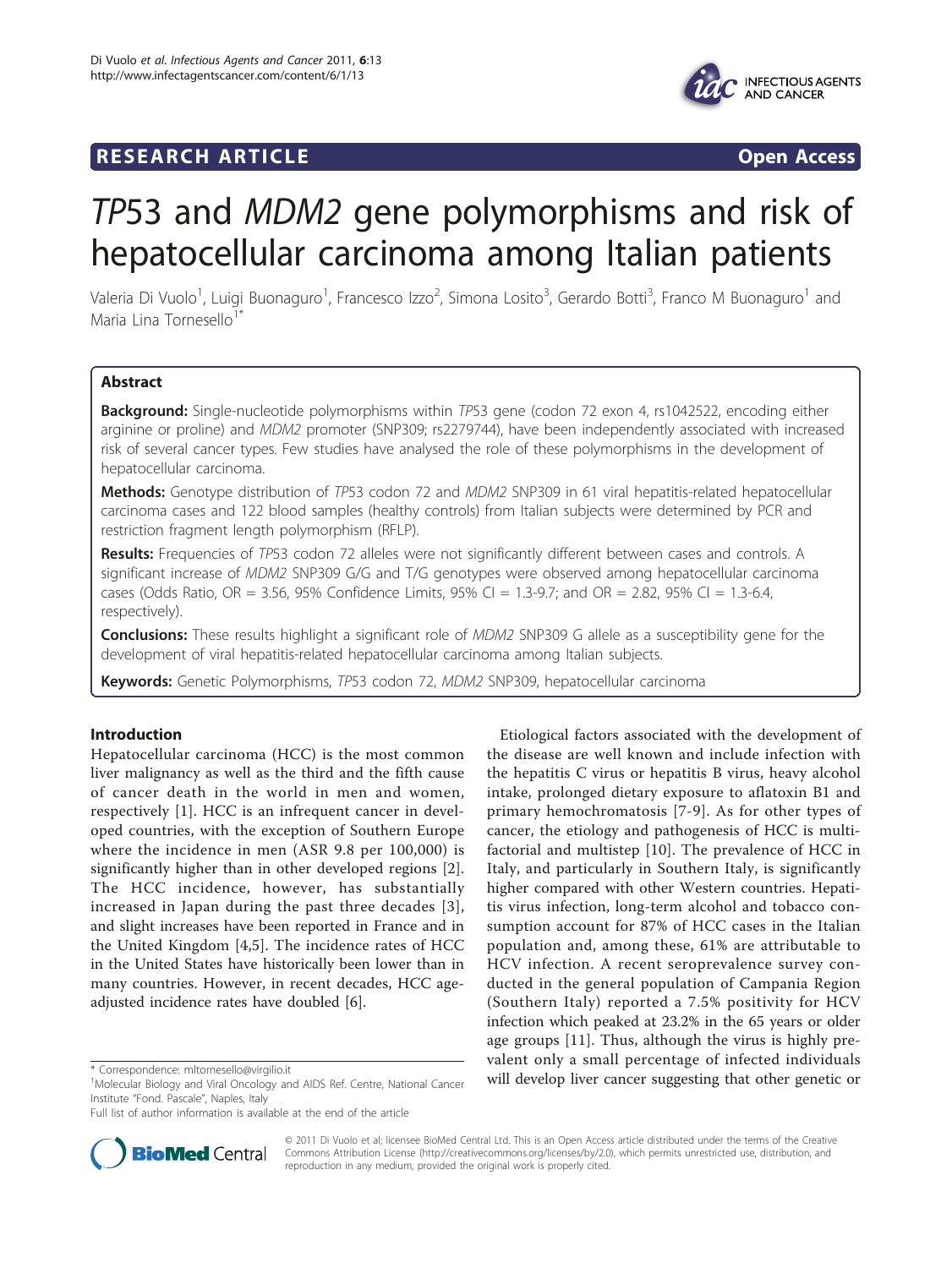environmental cofactors are needed for tumor progression.

Several studies have analyzed distribution of single nucleotide polymorphism in gene encoding for cell cycle regulatory proteins and susceptibility to malignant diseases. A common polymorphism located in exon 4 of TP53 gene, resulting in a non-conservative arginine to a proline change at codon 72, is known to be important for growth suppression and apoptotic functions [[12,13](#page-5-0)]. Additionally, a naturally occurring G to T sequence variation (single nucleotide polymorphism - SNP309) in the second promoter-enhancer region of the MDM2 gene has been shown to increase the binding affinity of the transcriptional activator Sp1 resulting in high levels of MDM2 protein, formation of transcriptionally inactive p53-MDM2 complexes and alteration of the p53 pathway [\[14-16](#page-5-0)]. These observations are consistent with an oncogenic function for the variant SNP309 [[17](#page-5-0)].

Polymorphisms of TP53 codon 72 and MDM2 SNP309 have been previously investigated in Korean population in which they are associated with the early development of HCC in patients with chronic HBV infection [[18\]](#page-5-0).

No studies have been conducted in HCC cases of the Italian population. In the present study, we evaluated the distribution of the TP53 codon 72 genotypes and MDM2 SNP309 in a series of 61 hepatocellular carcinoma cases comprising HCV and HBV infected patients, and compared them with healthy controls to possibly identify host genetic factors associated with the increased risk of developing hepatocellular carcinoma.

## Materials and methods

#### Patient and Tissue Samples

Liver biopsies from 53 HCV-positive, 7 HBV-positive, one HCV/HBV-positive HCC patients and 122 negative non-liver cancer control patients (blood samples) were obtained with informed consent at the liver unit of the INT "Pascale" in Naples. Each liver biopsy was divided in two sections: the first section was stored in RNA Later at -80°C (Ambion, Austin, TX), the second was subjected to histopathologic examination. Only liver biopsies determined to be hepatocellular carcinoma were included in the study.

Genomic DNA was extracted according to published procedures [\[19](#page-5-0)]. Tissue samples were digested with by proteinase K treatment (150 μg ml-1 at 56°C for 2 hours) in 100 - 500 μl of lysis buffer (10 mM Tris-HCl, pH 7.6, 5 mM EDTA, 150 mM NaCl, 1% SDS), followed by DNA purification by phenol-chloroform-isoamyl alcohol (25:24:1) extraction and ethanol precipitation in 0.3 M sodium acetate (pH 4.6). Genomic DNA from 122 blood samples from healthy controls were previously extracted and subjected to allele specific PCR of

exon 4 of TP53 and PCR-RFLP of intron 1 of MDM2 [[20,21\]](#page-5-0).

## TP53 codon 72 and MDM2 SNP309 polymorphisms analysis

The analysis of TP53 genotype at codon 72 was carried out by performing an allele specific PCR in which two independent reactions were performed for each sample: one specific for codon CCC (encoding proline) using the p53ProPlus (5'-GCCAGAGGCTGCTCCCCC-3') with p53Minus oligoprimers; the other specific for CGC (encoding arginine), using the p53Plus with p53ArgMinus (5'-CTGGTGCAGGGGCCACGC-3') oligoprimers. PCR amplification reactions were carried out on 100 to 200 ng genomic DNA in 50-μl reaction mixture following amplification procedures described previously [[20](#page-5-0)].

The MDM2 SNP309 was determined by PCR and restriction fragment length polymorphism (RFLP) analysis of amplified products. A 174 base pairs (bp) amplimer of the MDM2 intron 1 region, containing the MspA1 polymorphic site at nucleotide 309, was amplified with the B-MDM2-309F (5'- GGGAGTTCAGGG-TAAAGG-3') and the B-MDM2-309R (5'- GACCAGCTCAAGAGGAAA-3') oligoprimers, designed using the Beacon Designer 2.0 software (Premier Biosoft International, Palo Alto, CA, USA). PCR reactions were performed in a 50-μl reaction mixture containing 100- 200 ng of target DNA, 20 pmol of each primer, 2.5 mM  $MgCl<sub>2</sub>$ , 50 µM of each dNTP and 1.25 U of HotMaster Taq DNA polymerase (5 Prime GmbH, Hamburg, Germany). DNA was amplified with the following steps: an initial 1-min denaturation at 94°C, followed by 32 cycles of 55°C for 45 s, 68°C for 1 min, 94°C for 30 s and a final annealing at 55°C for 30 s with 5 min elongation at 72°C. Ten-microliter aliquots of MDM2 PCR products were digested with MspA1 restriction enzyme, fractionated by electrophoresis on a 7% polyacrylamide gel in Tris-borate-EDTA running buffer and stained with ethidium bromide for DNA band visualization by UV transillumination.

TP53 PCR amplified products from the 61 cases were further subjected to direct nucleotide sequencing by Primm Srl Laboratories (Milan, Italy) using the fluorescent dye terminator technology and ABI 3730 DNA sequencers (Applied BioSystems). Nucleotide sequences were edited with Chromas Lite 2.01 [\(http://www.techne](http://www.technelysium.com.au/chromas.html)[lysium.com.au/chromas.html](http://www.technelysium.com.au/chromas.html)).

#### Statistical analyses

The observed and expected genotype frequencies among the study groups were analysed using the Hardy-Weinberg equilibrium theory. A Fisher's exact test or  $\chi^2$  test was used, as appropriate, to compare the proportions of TP53 and MDM2 genotypes between cases of HCC and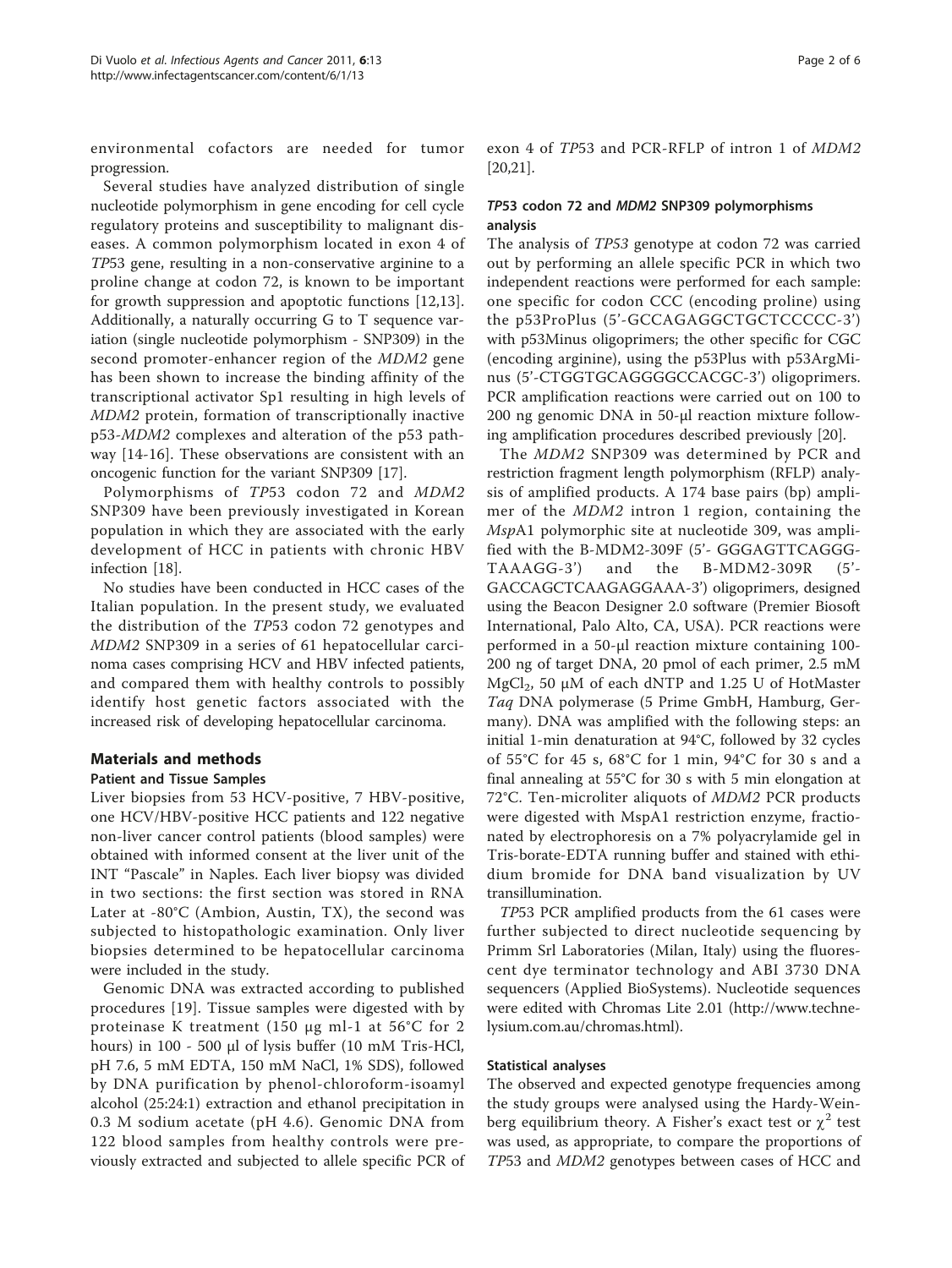healthy control population. An unpaired Student's t-test was used to evaluate differences between the mean age of cases and control group. All analyses were performed with Epi Info 6 Statistical Analysis System Software (6.04d, 2001, Centers for Disease Control and Prevention, USA).

Differences were considered to be statistically significant when p-values were less than 0.05.

## Results

In this study were included 61 cases of hepatocellular carcinoma (48 in males and 13 in females) and 122 cancer-free control subjects (all males). Table 1 summarizes the selected characteristics of the subjects. The frequencies of TP53 codon 72 genotypes has been estimated using an allele specific PCR that specifically detects either the TP53 proline or arginine 72- encoding codons. A slight higher frequency of arginine allele was observed in HCC cases compared to the controls, however, the difference did not reach statistical significance using Yates corrected  $\chi^2$  test (P = 0.696). The distribution of polymorphic alleles in cases and controls are summarized in Table [2.](#page-3-0) The frequencies of the three genotypes of the TP53 gene polymorphism at codon 72 among the 61 HCC cases were 4.9% (n = 3), 32.8% (n = 20) and 62.3% (n = 38) proline homozygous, heterozygous and arginine homozygous, respectively, and the corresponding figures among controls were 7.4% (n = 9), 34.4% (n = 42), and 58.2% (n = 71), respectively. The genotype frequencies of TP53 codon 72 of were found in Hardy-Weinberg equilibrium both in HCC cases and healthy controls ( $\chi^2$  = 0.81; df = 1;  $p$  = 0.37; and  $\chi^2$ = 0.63; df = 1;  $p = 0.43$ , respectively).

Table 1 Characteristics and pathological features of HCC patients and healthy controls

| Variable                   | Cases $(n = 61)$<br>$n\frac{6}{6}$ | Controls ( $n = 122$ )<br>n(%) |
|----------------------------|------------------------------------|--------------------------------|
| Mean age, years $[\pm$ SD] | $68.7[\pm 8.87]$                   | 59.4[± 14.3]                   |
|                            |                                    |                                |
| Age, years                 |                                    |                                |
| $\leq 50$                  | 2(3.3)                             | 12(13.1)                       |
| 50-65                      | 16(26.2)                           | 43(45.9)                       |
| >65                        | 43(70.5)                           | 38(41)                         |
|                            |                                    |                                |
| Males                      | 48(78.7)                           | 122(100)                       |
| Females                    | 13(21.3)                           |                                |
|                            |                                    |                                |
| Virus                      |                                    |                                |
| Cases HCV-pos              | 53(86.9)                           |                                |
| Cases HBV-pos              | 7(11.5)                            |                                |
| Cases HCV/HBV-pos          | 1(1.6)                             |                                |

The MDM2 SNP309 genotypes were analyzed using a PCR-RFLP based assay (Figure [1](#page-3-0)). The frequencies of MDM2 SNP309 T/T, T/G and G/G genotypes among the cases were 21.3% ( $n = 13$ ), 52.5% ( $n = 32$ ) and 26.2%  $(n = 16)$ , and among controls were 45.1%  $(n = 55)$ , 39.3% ( $n = 48$ ) and 15.6% ( $n = 19$ ), respectively. The MDM2 SNP309 genotype frequencies were found in Hardy-Weinberg equilibrium among cases and controls group ( $\chi^2$  = 0.16; df = 1; p = 0.69; and  $\chi^2$  = 2.33; df = 1;  $p = 0.13$ , respectively). The frequencies of MDM2 SNP309 G/G and G/T genotypes were significantly more prevalent in HCC cases (52.5%) compared with controls (36.9%),  $p = 0.006$ . When the homozygous MDM2 SNP309 T/T genotype was used as the reference group, the MDM2 SNP309 G/G and T/G genotypes were associated with a significantly increased risk for HCC (OR 3.56, 95% CI 1.3-9.7; OR 2.82, 95% CI 1.3-6.4, respectively).

The combined effect of the TP53 codon72 and the MDM2 SNP309 polymorphisms was also analysed. However, no additional cancer risk effect associated with TP53 codon 72 polymorphism was identified when the risk of combined genotypes was analyzed.

## **Discussion**

Several epidemiological studies have evaluated the association of TP53 codon 72 and MDM2 SNP309 polymorphisms and risk of or survival from several types of cancer [[22-24\]](#page-5-0), but few evaluated the association of both these polymorphisms in viral-related liver cancer and none in hepatocellular carcinoma from Italian patients.

In the current study the TP53 codon 72 and MDM2 nucleotide 309 polymorphisms were investigated in a series of 61 cases of hepatocellular carcinoma, mainly associated with HCV infection, and in 122 populationmatched controls in order to verify the impact of these gene variants on the risk of tumour development. The TP53 codon 72 and MDM2 SNP309 genotypes were distributed in accordance with the Hardy-Weinberg equilibrium in controls and their frequencies were in broad agreement with those observed in previously published studies of Caucasian subjects [[25-27](#page-5-0)]. The results showed no significant differences in the genotype distribution of the TP53 codon 72 polymorphisms between cases and controls and no increase in the frequency of the arginine or proline alleles among HCC cases. This observation is in agreement with previous studies reporting no association between codon 72 genotypes and disease severity or liver cancer in a group of 340 HCV-infected Italian subjects at different stages of disease, including 84 HCC patients, and in a group of 97 Spanish HCC patients [[28,29](#page-5-0)]. Conversely, a higher frequency of Pro/Pro genotype in HCC cases (13.5%) versus control subjects (6.3%) and a significant higher risk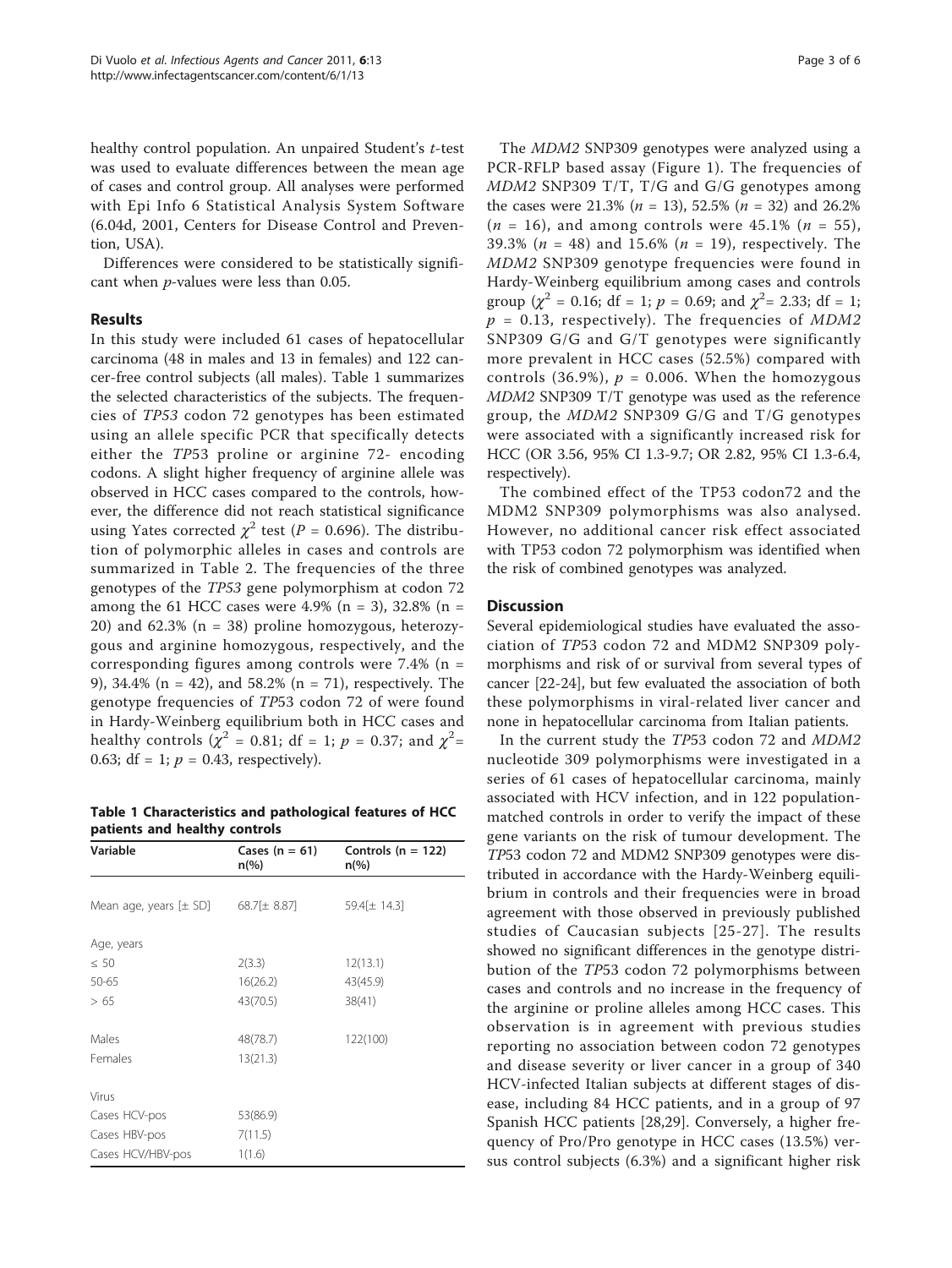|                     | HCC Cases $(n = 61)$ | Controls ( $n = 122$ ) | OR <sup>a</sup> (95% CI) | P Value <sup>b</sup> |
|---------------------|----------------------|------------------------|--------------------------|----------------------|
|                     | n(%)                 | n(%)                   |                          |                      |
| TP53 codon 72       |                      |                        |                          |                      |
| Pro Allele          | 27(22.1)             | 60(24.6)               |                          |                      |
| Arg Allele          | 95(77.9)             | 184(75.4)              | $1.15(0.7 - 2.0)$        | 0.695                |
| Pro/Pro             | 3(4.9)               | 9(7.4)                 |                          |                      |
| Pro/Arg             | 20(32.8)             | 42(34.4)               | $0.96(0.2 - 4.3)$        | 0.875                |
| Arg/Arg             | 38(62.3)             | 71(58.2)               | $1.20(0.3-5.0)$          | 0.716                |
| $Arg/Arg + Pro/Arg$ | 58(95.1)             | 113(92.6)              | $1.12(0.3-4.5)$          | 0.751                |
| MDM2 SNP309         |                      |                        |                          |                      |
| T Allele            | 58(47.5)             | 154(63.1)              |                          |                      |
| G Allele            | 64(52.5)             | 90(36.9)               | $1.89(1.2 - 3.0)$        | 0.006                |
| T/T                 | 13(21.3)             | 55(45.1)               |                          |                      |
| T/G                 | 32(52.5)             | 48(39.3)               | $2.82(1.3-6.4)$          | 0.010                |
| G/G                 | 16(26.2)             | 19(15.6)               | $3.56(1.3-9.7)$          | 0.009                |
| $G/G + T/G$         | 48(78.7)             | 67(54.9)               | $3.03(1.4-6.6)$          | 0.003                |
|                     |                      |                        |                          |                      |

<span id="page-3-0"></span>Table 2 Distribution of TP53 codon 72 and MDM2 SNP309 genotypes in HCC cases and controls

<sup>a</sup>T allele or T/T MDM2 SNP309 and TP53 Pro allele or Pro/Pro codon 72 genotypes were considered as the baseline when calculating the relative crude ORs. <sup>b</sup>Yates corrected P values

to develop liver cancer (OR, 2.304; 95% CI, 1.014-5.234) was observed among Moroccan subjects [\[30](#page-5-0)]. The analysis of pooled data from six case-control studies including 836 and 279 liver cancer and 1'191 and 587 controls of Asian and Caucasian ethnicity, respectively, showed a significant higher risk (OR = 1.35, 95% CI 1.06 - 1.71) for liver cancer only among Asian patients carrying the Pro/Pro genotype [[31](#page-5-0)]. A case-control study including 80 incident cases of HCC and 328 controls, nested in a cohort of 4,841 male chronic hepatitis B, showed that the lack of association between TP53 codon 72 Pro allele and HCC was apparent. Indeed, in patients with chronic liver disease there were synergistic effects between the Pro allele and HCC family history in firstdegree relatives which conferred a risk of 7.60 (95% CI

= 2.28-25.31) for HCC development compared with subjects without the Pro allele and without chronic liver disease [\[32\]](#page-5-0). These observations suggest that large casecontrol studies are needed in order to clarify the role of TP53 codon 72 polymorphism in the HCC pathogenesis in different populations.

In this study the frequencies of MDM2 SNP309 T/G heterozygous (52.5%) and G/G homozygous (26.2%) genotypes were significantly higher among HCC cases compared to healthy controls (P 0.010 and  $P = 0.009$ , respectively). The homozygous MDM2 SNP309 T/T genotype in HCC, on the other hand, was lower (21.3%) than that observed in controls (45.1%). The possible role of MDM2 SNP309 polymorphism in HCC development has been analyzed in few other geographical regions. In

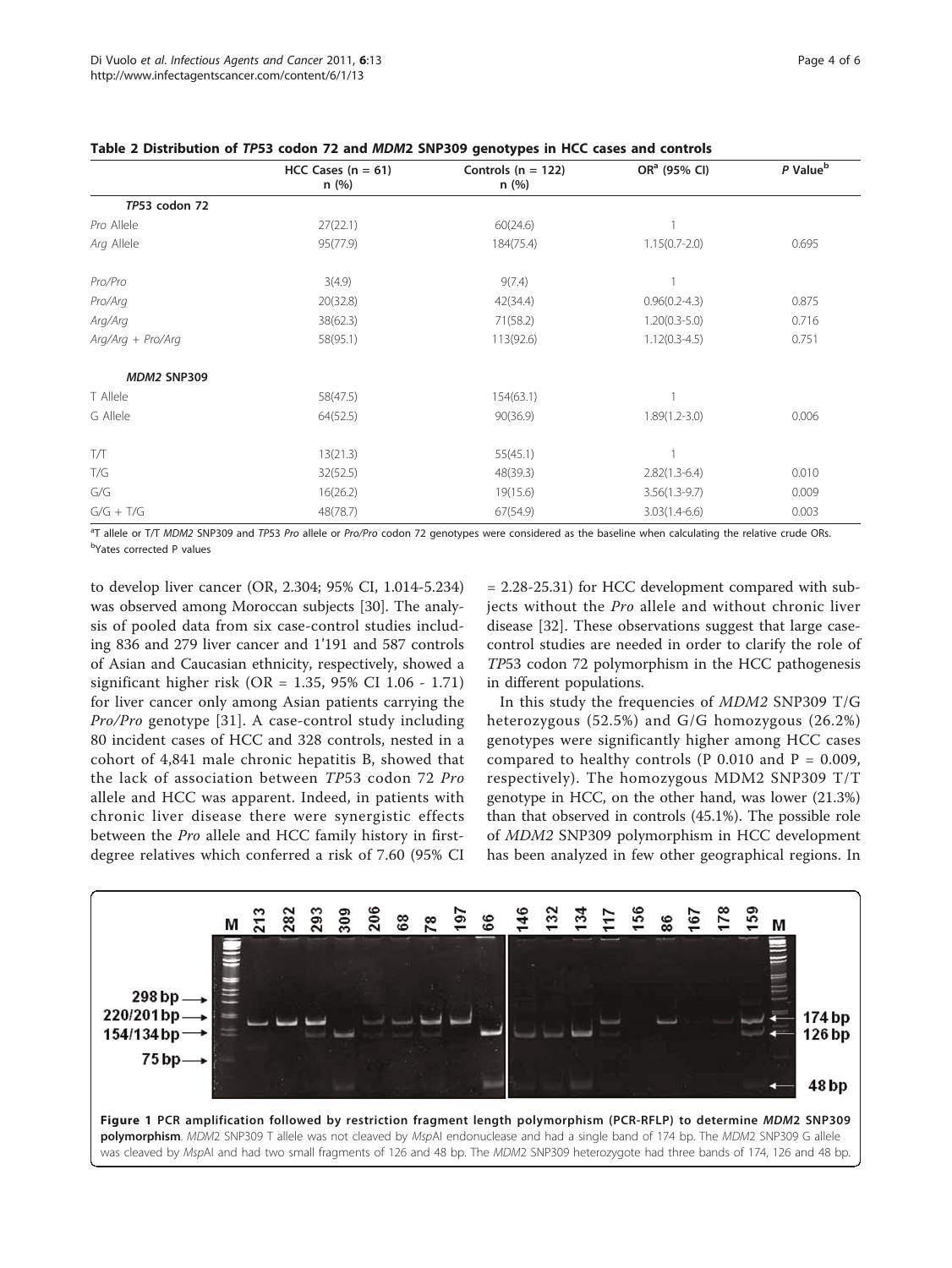<span id="page-4-0"></span>Eastern Asia MDM2 SNP309 G allele has been associated with higher risk of HCC in Japanese patients with chronic hepatitis C [\[33](#page-5-0)], in Korean patients with chronic HBV [\[18](#page-5-0)], and in Taiwanese patients infected with HBV or HCV infection [[34\]](#page-5-0). Similarly, the MDM2 309 G allele was found to enhance the risk of viral-associated HCC in Moroccan (Northern Africa) [\[35](#page-5-0)] and in Turkish (Western Asia) patients [[36](#page-5-0)]. Jin et al. (2011) performed a metanalysis on these studies, including a total of 738 cases and 1062 controls, to evaluate the reliability of the associations of MDM2 SNP309 G allele with HCC by using false-positive report probability analysis and the Venice guidelines on genetic epidemiology [\[37](#page-5-0)]. The pooled OR reached 1.57 (95% CI: 1.36-1.80) for G allele compared to T allele, using the fixed-effect model, indicating that this SNP may be used as a predictive molecular marker for the screening of populations with high risk of HCC [\[37\]](#page-5-0).

Overexpression of the MDM2 protein has an oncogenic effect through the reduction of p53 levels with the consequent attenuation of the p53 DNA damage response that allows increased cell proliferation and inhibition of apoptosis, providing advantageous signals for tumor cell survival [[38-40](#page-5-0)]. The study by Bond et al. (2004) showed that MDM2 protein levels in homozygous and heterozygous SNP309 G cell lines are on average 4-fold and 1.9 fold higher, respectively, than TT cell lines [\[14](#page-5-0)]. Furthermore, Hirata et al. reported that renal cell carcinoma tissue with G/G and G/T genotypes were more frequently positively stained for MDM2 than that with the TT genotype (50% and 26%, respectively, versus 13%) [\[41\]](#page-5-0). The proper regulation of MDM2 levels has been shown to be critical for p53 tumour suppression, and even a modest change in levels could affect the p53 pathway and, subsequently, increase the risk of cancer development in mouse models [[42](#page-5-0)]. MDM2 binds directly to and inhibits p53 by regulating its location, stability and ability to activate transcription [\[14\]](#page-5-0). Several reports have shown that HCV proteins (NS3, NS5A and NS5B) can modulate activity and/or expression of p53 and may interfere with normal regulation of cell growth [[43](#page-5-0)-[45\]](#page-5-0). This implies that MDM2 polymorphism together with viral hepatitis protein may result in a cumulative effect on the inactivation of p53 function.

This study has limitations, including the modest sample size and the fact that cases were not well matched for age and sex with the control subjects. Although Italian blood donors may be good representatives of the general population, they are younger than HCC patients due to age limit and health requirements for blood donation. However, being fulfilled the Hardy Weinberg equilibrium for the allelic frequencies of both TP53 and MDM2 polymorphisms in the control group, it may be excluded that age and sex limitations have introduced significant bias in the study.

In conclusion, these results provide the first evidence that the MDM2 SNP309 polymorphism represents a risk factor for viral hepatitis-related HCC in the Italian population. Conversely, the TP53 polymorphism at codon 72 seems not to be a potential risk factor for development of HCC in Italian patients.

#### Abbreviations

HCC: Hepatocellular carcinoma; MDM2: mouse double minute-2; HBV: hepatitis B virus; HCV: hepatitis C virus.

#### Acknowledgements

This work was supported by grants from the Ministero della Salute (Programma Integrato Oncologia RO4/2007) and from the ICSC-World Laboratory (project MCD-2/7).

#### Author details

<sup>1</sup>Molecular Biology and Viral Oncology and AIDS Ref. Centre, National Cancer Institute "Fond. Pascale", Naples, Italy. <sup>2</sup> Hepato-biliary Surgery Department, National Cancer Institute, "Fond. Pascale", Naples, Italy. <sup>3</sup>Department of Pathology, National Cancer Institute, "Fond. Pascale", Naples, Italy.

#### Authors' contributions

MLT and FMB were responsible for the overall planning and coordination of the study. FI was involved in patients enrollment and specimen collection. LB contributed to the data analysis. SL and GB carried out the histopathology evaluation of the cases. VDV was responsible for specimen processing, DNA analysis and with MLT compiled and finalized the manuscript. All authors read and approved the final manuscript.

#### Competing interests

The authors declare that they have no competing interests.

Received: 31 January 2011 Accepted: 15 August 2011 Published: 15 August 2011

#### References

- 1. Ferlay J, Shin HR, Bray F, Forman D, Mathers C, Parkin DM: Estimates of worldwide burden of cancer in 2008: GLOBOCAN 2008 2. Int J Cancer 2010.
- 2. Cho LY, Yang JJ, Ko KP, Park B, Shin A, Lim MK, et al: [Coinfection of](http://www.ncbi.nlm.nih.gov/pubmed/20232388?dopt=Abstract) [hepatitis B and C viruses and risk of hepatocellular carcinoma:](http://www.ncbi.nlm.nih.gov/pubmed/20232388?dopt=Abstract) [systematic review and meta-analysis 2.](http://www.ncbi.nlm.nih.gov/pubmed/20232388?dopt=Abstract) Int J Cancer 2011, 128:176-184.
- Okuda K, Fujimoto I, Hanai A, Urano Y: [Changing incidence of](http://www.ncbi.nlm.nih.gov/pubmed/3040235?dopt=Abstract) [hepatocellular carcinoma in Japan.](http://www.ncbi.nlm.nih.gov/pubmed/3040235?dopt=Abstract) Cancer Res 1987, 47:4967-4972.
- 4. Deuffic S, Poynard T, Buffat L, Valleron AJ: [Trends in primary liver cancer.](http://www.ncbi.nlm.nih.gov/pubmed/9449893?dopt=Abstract) Lancet 1998, 351:214-215.
- 5. Taylor-Robinson SD, Foster GR, Arora S, Hargreaves S, Thomas HC: [Increase](http://www.ncbi.nlm.nih.gov/pubmed/9343506?dopt=Abstract) [in primary liver cancer in the UK, 1979-94.](http://www.ncbi.nlm.nih.gov/pubmed/9343506?dopt=Abstract) Lancet 1997, 350:1142-1143.
- 6. El-Serag HB, Davila JA, Petersen NJ, McGlynn KA: [The continuing increase](http://www.ncbi.nlm.nih.gov/pubmed/14623619?dopt=Abstract) [in the incidence of hepatocellular carcinoma in the United States: an](http://www.ncbi.nlm.nih.gov/pubmed/14623619?dopt=Abstract) [update.](http://www.ncbi.nlm.nih.gov/pubmed/14623619?dopt=Abstract) Ann Intern Med 2003, 139:817-823.
- 7. Chuang SC, La VC, Boffetta P: [Liver cancer: descriptive epidemiology and](http://www.ncbi.nlm.nih.gov/pubmed/19091458?dopt=Abstract) [risk factors other than HBV and HCV infection 1.](http://www.ncbi.nlm.nih.gov/pubmed/19091458?dopt=Abstract) Cancer Lett 2009, 286:9-14.
- 8. Donato F, Gelatti U, Limina RM, Fattovich G: [Southern Europe as an](http://www.ncbi.nlm.nih.gov/pubmed/16799617?dopt=Abstract) [example of interaction between various environmental factors: a](http://www.ncbi.nlm.nih.gov/pubmed/16799617?dopt=Abstract) [systematic review of the epidemiologic evidence 1.](http://www.ncbi.nlm.nih.gov/pubmed/16799617?dopt=Abstract) Oncogene 2006, 25:3756-3770.
- Tsukuma H, Hiyama T, Oshima [A](http://www.ncbi.nlm.nih.gov/pubmed/2154409?dopt=Abstract), Sobue T, Fujimoto I, Kasugai H, et al: A [case-control study of hepatocellular carcinoma in Osaka, Japan.](http://www.ncbi.nlm.nih.gov/pubmed/2154409?dopt=Abstract) Int J Cancer 1990, 45:231-236.
- 10. Romeo R, Colombo M: [The natural history of hepatocellular carcinoma.](http://www.ncbi.nlm.nih.gov/pubmed/12505282?dopt=Abstract) Toxicology 2002, 181-182:39-42.